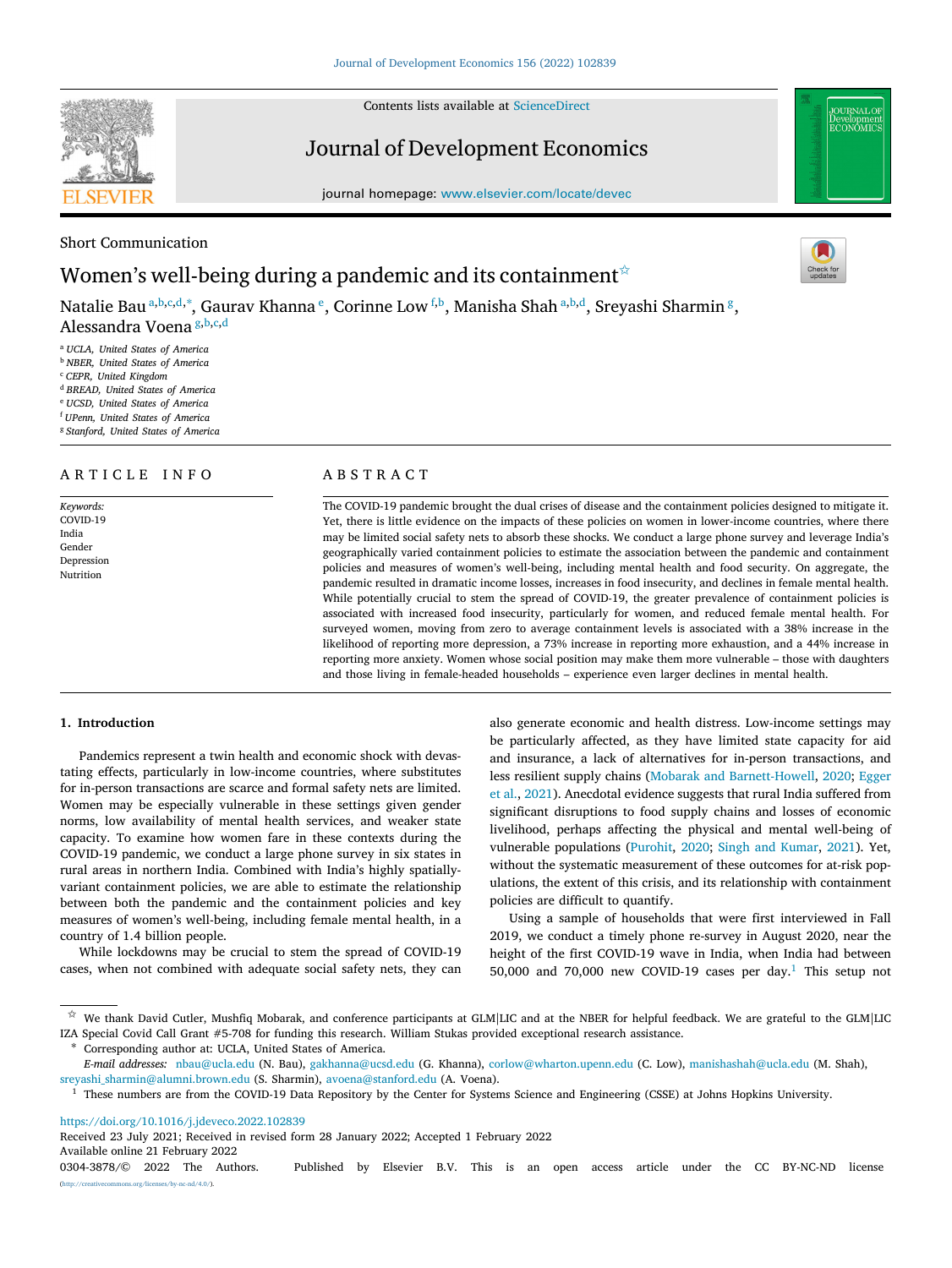only gives us measures of pre-pandemic baseline characteristics, but also allowed a trusted organization, which had already developed a relationship with these households, to inquire about women's mental well-being.

<span id="page-1-0"></span>We find that the pandemic is associated with drastic income losses and decreases in food security, as well as declines in female mental health and well-being.<sup>[2](#page-1-0)</sup> The mental health effects suggest that many important costs of the pandemic may be difficult to observe in standard data sources. Additionally, these aggregate effects may stem from both the direct stress and economic effects of the pandemic as well as containment policies that limit economic activity, even as they may stem disease.

Identifying the impact of containment itself is challenging in most settings. We leverage the fact that containment exposure is uniquely variable in our setting. While India initially pursued a nation-wide lockdown in response to the pandemic, from June 2020 onward, it had a patchwork of containment zones in which lockdown measures were imposed. These zones were determined by district or town authorities, and their size could be as small as one apartment building or a 1 km radius [\(Express News Service,](#page-8-4) [2020\)](#page-8-4). This mosaic of policies within relatively small geographic areas provides us with a unique opportunity to leverage meaningful variation in lockdown policies and assess containment's relationship with mental health and other measures of well-being.

We show that the negative food security and mental health impacts of the pandemic are exacerbated in areas with more containment. Moving from zero to average containment levels is associated with increases in the likelihood of reporting more depression among women by 38%, reporting more exhaustion by 73%, and reporting more anxiety by 44% relative to variable means. Two pieces of evidence suggest that the associations we report may be capturing the causal effects of containment, despite the fact that containment policies are not randomly assigned to geographic units. First, living in an area with a higher prevalence of lockdowns is not systematically associated with pretreatment socioeconomic measures, either for outcomes collected from our own sample prior to the pandemic or for district level measures of food intake in the 2015–16 National Family Health Survey. Second, our estimates are robust to the inclusion of district level cumulative measures of case and death rates, which allows us to compare two areas with the same COVID-19 incidence but different containment policies.

Our last set of results examines how the relationship between the aggregate COVID-19 shock and the outcome measures varies with the pre-existing vulnerability of women. Recent evidence from highincome settings suggests that working mothers with young children are particularly affected by lockdowns ([Zamarro and Prados,](#page-8-5) [2021](#page-8-5)). While relative female labor force participation in India is lower, traditional gender norms may make women particularly vulnerable at times of socio-economic stress. We find that the negative relationship between the pandemic and mental health is significantly exacerbated (i) for women who have daughters, consistent with the existence of strong son preference in India, where daughters may lower a woman's status within the household, and (ii) for women in female-headed households.

We contribute to the literature in two ways. First, we provide new evidence on the repercussions of lockdowns in countries with limited social safety nets by leveraging fine-grained geographic variation in containment, even conditional on pandemic severity. Second, we expand the evidence on the effects of the pandemic, particularly on mental health, to a lower-income setting. While contemporaneous work examines the consequences of the pandemic on mental health and well-being, much of this work is concentrated in high-income countries [\(Brodeur et al.](#page-8-7), [2021;](#page-8-7) [Armbruster and Klotzbücher](#page-7-1), [2020;](#page-7-1) [Davis](#page-8-8) [et al.](#page-8-8), [2020](#page-8-8); [Witteveen and Velthorst,](#page-8-9) [2020;](#page-8-9) [Adams-Prassl et al.,](#page-7-2) [2020](#page-7-2); [Huebener et al.,](#page-8-10) [2020;](#page-8-10) [Etheridge and Spantig,](#page-8-11) [2020](#page-8-11)), or the middleincome settings of Turkey ([Altindag et al.;](#page-7-3) [Özdin and Bayrak Özdin](#page-8-12), [2020\)](#page-8-12), Brazil [\(Ferreira et al.,](#page-8-13) [2021\)](#page-8-13), and Egypt ([El-Zoghby et al.](#page-8-14),  $2020$ ).<sup>[3](#page-1-1)</sup> In contrast, we focus on a lower-middle income country, where limited social safety nets, lack of mental health services, and traditional gender norms make women especially vulnerable ([Angelucci and](#page-7-4) [Bennett,](#page-7-4) [2021;](#page-7-4) [Baranov et al.](#page-7-5), [2020;](#page-7-5) [Haushofer et al.,](#page-8-15) [2021](#page-8-15)).[4](#page-1-2)

<span id="page-1-2"></span><span id="page-1-1"></span>In addition, we collect data specifically from rural areas. Concurrent work using data from food markets and healthcare claims shows that rural India suffered from severe disruptions to food supply chains ([Lowe](#page-8-16) [et al.](#page-8-16), [2020\)](#page-8-16) and access to health services [\(Jain and Dupas,](#page-8-17) [2021\)](#page-8-17). The economic effects of the pandemic appear to have been even more severe in rural areas [\(Bertrand et al.,](#page-8-18) [2020\)](#page-8-18). Thus, our survey across rural North India allows us to measure the consequences of these disruptions for the households who were likely the most affected. Though India is officially classified as middle-income, the findings from low-income, rural areas in India are likely to be informative for other low-income settings around the world. Finally, by implementing a survey where the phone was passed to women, we are able to measure female mental health, a challenging outcome to observe in such contexts, using standard measures validated in the psychology literature.

We emphasize that our findings on the adverse repercussions of the containment measures are positive, rather than normative results, since we do not study or quantify the long-run health or economic impacts of improved mitigation. Nonetheless, the large negative associations suggest that, without expanded social insurance, lockdown policies could severely affect the well-being of women in low-income countries. Indeed, eight months after our survey, COVID-19 cases in India skyrocketed six to eight times higher than when we conducted the survey, resulting in more containment policies. Our results suggest that any time such policies are instituted, they should be complemented with targeted aid, with particular attention to the well-being of the most vulnerable.

Finally, we note that these results are not merely relevant for the current pandemic. Global pandemics are expected to increase in frequency due to urbanization, globalization, loss of biodiversity, and climate change ([Dodds,](#page-8-19) [2019](#page-8-19)). Understanding the consequences of containment policies is crucial for crafting future approaches to disease control and concurrent aid-targeting in lower-income settings. Lowermiddle income countries like India, alone, account for roughly 3 billion people or roughly 40 percent of the global population.

# **2. Data**

This project uses data from a phone survey of 1,545 rural Indian households collected in August 2020. These data were collected in partnership with IDinsight (IDI), a global advisory, data analytics, and research organization. We use data from an in-person, baseline survey that IDI collected in September–October 2019 as our sample frame for the phone survey. In addition, we supplement these data with information on case and death rates.

<sup>2</sup> Given the vulnerability of women in this context and an epidemiological literature that highlights high rates of depression for women, we focus our analysis on women's mental health ([Andrade et al.](#page-7-0), [2003;](#page-7-0) [Bromet et al.,](#page-8-6) [2011\)](#page-8-6). Men's mental health could have also been adversely affected over the course of the pandemic, as many lost sources of income, their livelihoods, and family members.

<sup>3</sup> See [Xiong et al.](#page-8-20) ([2020](#page-8-20)) for a systematic review of the effects of the pandemic on the mental health of the general population across countries.

<sup>4</sup> Additional evidence on the effect of the pandemic on mental health of men and women in India can be found in [Afridi et al.](#page-7-6) ([2021\)](#page-7-6), who focus on a sample of poor households in Delhi. In this different population, they find that mental health declines more for women than men during the pandemic. [Acharya Samadarshi et al.](#page-7-7) ([2020\)](#page-7-7) also document increases in stress during the pandemic in an online survey from Nepal.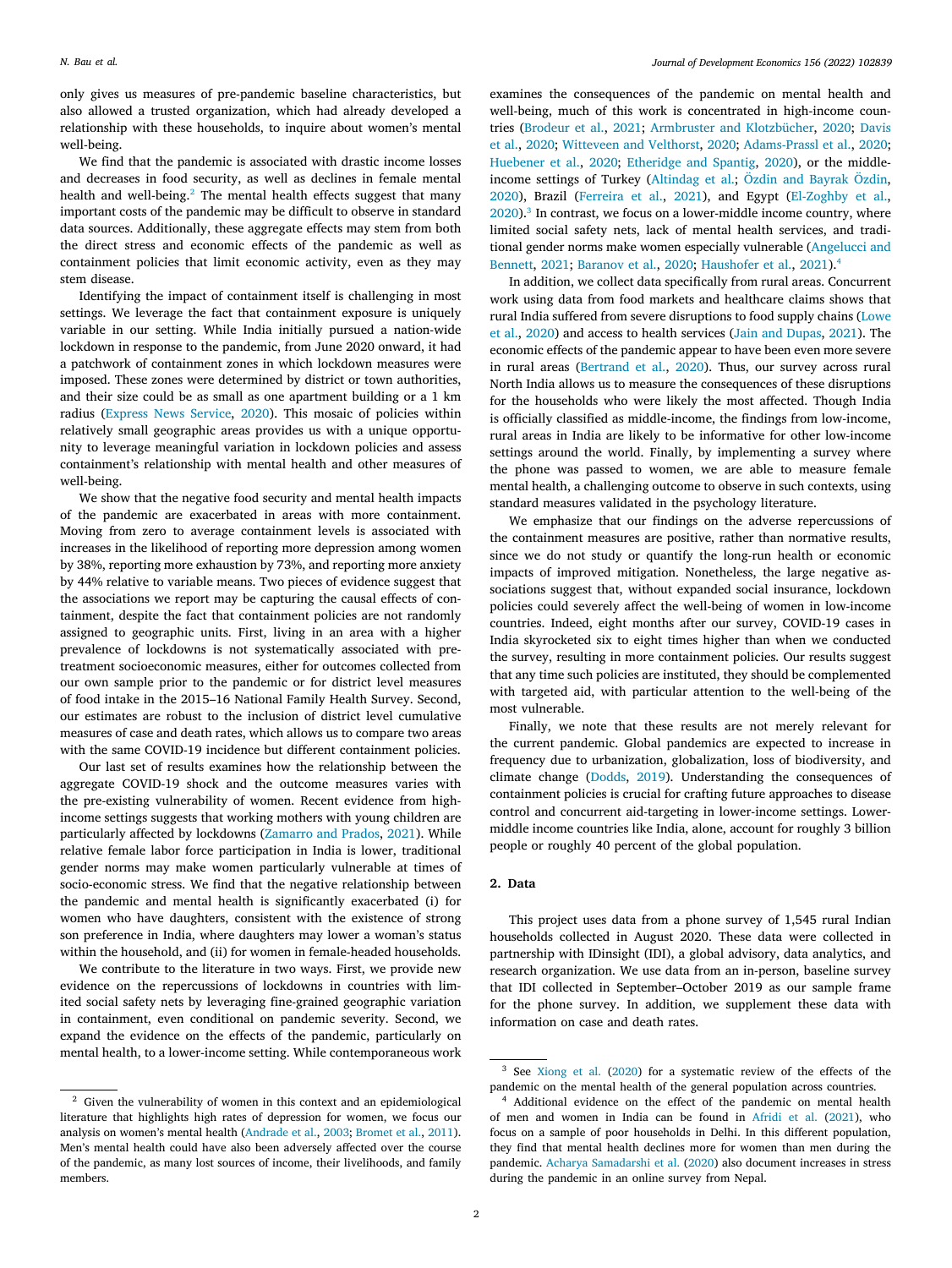*Data collection & key variables.* Working with IDI, we conducted the phone survey in 20 districts across 6 states (Rajasthan, Uttar Pradesh, Bihar, Jharkhand, Madhya Pradesh, and Maharashtra) in Northern India in August 2020. Households participated in a 20–30 min survey with two parts, a household head module and a female respondent module. The number of questions in both modules was limited since households resist taking part in surveys with a duration greater than 20 min over the phone. $5$ 

<span id="page-2-0"></span>In the household head module, we surveyed the household head (who was male in 78% of cases) about the household's socioeconomic conditions, household head's income, the male and female heads' nutrition, and the number of days the respondent wished for more food for themselves or their children. The nutrition questions were taken from the National Family and Health Survey (NFHS) 2015–16, allowing us to use the pre-pandemic responses to the survey from the same district to benchmark nutritional outcomes. We include the full set of food categories in the NFHS (milk, pulses, vegetables, fruits, eggs, fish, and meat) in our survey. However, since a large fraction of the population we study is vegetarian, when we construct aggregate indices for nutrition, we focus on milk, pulses, vegetables, and fruits.

After the head module, if the head was male, we asked him to pass the phone to a female household member (typically the female household head). The female responded to an additional survey asking about her mental health and status within the household, as well as if this had changed since the pandemic. In cases where the respondent to the head module was female, the same respondent answered the female survey. Altogether, this allowed the female module to be conducted with 573 women.

<span id="page-2-1"></span>To ascertain information on women's mental health, we asked a selection of questions from the PHQ9 depression diagnostic scale ([Kroenke et al.,](#page-8-21) [2001\)](#page-8-21) and the GAD7 anxiety scale ([Spitzer et al.](#page-8-22), [2006\)](#page-8-22).[6](#page-2-1) From the PHQ9, we ask, ''*Over the last two weeks, how often have you been bothered by:* (1) *Feeling sad, down, depressed, or hopeless?*'' and (2) ''*Feeling tired or like you are carrying a heavy burden or like you have little strength in your body?*'' From the GAD7, we ask how often have you been bothered by: (3) ''*Not being able to stop or control worrying?*'' We supplement the mental health questions by asking women about their perceptions of their safety during the pandemic: (4) ''*Over the last two weeks, how often have you been bothered by: Feeling worried about your physical safety?*''

For a subset of questions, we also directly elicit how respondents' outcomes have changed due to the pandemic. For example, for each of the mental health questions above (as well as the safety question), we ask respondents a follow-up question about whether their experiences have improved, worsened, or stayed the same since the pandemic. By measuring changes in these outcomes, we are able to both assess the aggregate effects of the pandemic and measure the relationship between lockdowns and outcome variables, accounting for pre-pandemic differences across individuals.[7](#page-2-2) For both our ''level'' and ''changes'' mental health measures, we also create aggregate mental health indices, which take the average over the depression, exhaustion, and anxiety measures.

<span id="page-2-3"></span>Table A1 reports summary statistics for the primary outcomes for the final sample used in analysis. $8$  We also supplement these key variables with information on pre-pandemic socioeconomic status collected by IDI in their prior survey.

*Representativeness.* Our sample was randomly drawn from a sample of lactating mothers that IDinsight had previously surveyed in 2019. The lactating mothers sample was in turn drawn from a combination of voter rolls and community health worker registers. The voter rolls are representative of the population and compare well with averages from census and survey data ([Joshi et al.,](#page-8-25) [2020\)](#page-8-25).

<span id="page-2-4"></span>For the re-survey, we called a random sub-sample of 4,799 households and were able to successfully survey 32%. In the vast majority of cases where we did not re-survey a household, we were unable to reach that household with the listed phone number (61% of households could not be reached, and 6.6% refused to take part in the survey). To evaluate whether non-responsiveness led to a less representative sample, in Appendix Table A2, we estimate the relationship between baseline household characteristics (Panel A) and district level prepandemic characteristics in the NFHS round 4 (Panel B) and survey completion.[9](#page-2-4) Households that completed the survey are wealthier and have a higher pre-pandemic income but do not differ in terms of caste or religion. District level socioeconomic characteristics also do not predict completion. Altogether, this evidence suggests that wealthier households may be over-represented in the sample. This phenomenon may lead us to underestimate the severity of the pandemic's effects. However, another source of potential bias may instead involve timevarying characteristics: if response rates are higher among respondents with lower opportunity cost of time, unemployed subjects may instead be over-represented in the sample, leading us to potentially overestimate the severity of the pandemic's effect.

*Additional data on case rates/deaths.* We supplement our phone survey data with additional district level data on COVID-19 cases and deaths between the start of the pandemic and the time of the survey. We also use hospitalization data from HMIS data. All this data is assembled by the Development Data Lab.<sup>[10](#page-2-5)</sup>

### <span id="page-2-5"></span>**3. The aggregate shock**

We use questions that directly elicit how respondents' outcomes change from the pre- to post-pandemic period to measure the aggregate effects of the pandemic. The left sub-figure in [Fig.](#page-3-0) [1](#page-3-0) reports the distribution of the head's self-reported income before and after the pandemic, which shows a dramatic drop. On average, the head's monthly income falls from 8,625 Rupees (120 USD) in a normal month to 3,584 Rupees (50 USD) in the current (during COVID-19) month, a decline of about 50%. The right sub-figure shows that 76% of the respondents report reduced income for themselves, and 24% report reduced meals for someone in the household.

<span id="page-2-2"></span>Next, we use the female well-being questions to report the percentage of households where the female respondent reports that her feelings of depression, exhaustion, anxiety, and safety have worsened over the course of the pandemic. For each measure, roughly 30% of respondents indicate that their feelings have worsened. For all four measures, female respondents report that their feelings have worsened roughly twice as much as they report that they have improved, suggesting

<sup>5</sup> Providing incentives for survey participation in India is challenging because mobile money is not widespread and most households have monthly, unlimited cell phone bundles, reducing the value of offering households extra data or cell phone minutes.

<sup>6</sup> The phone survey's short time frame prevented us from asking the two complete scales. [Patel et al.](#page-8-23) ([2008\)](#page-8-23) validate the PHQ and other related assessment tools in the Indian context. [Sadish et al.](#page-8-24) [\(2021\)](#page-8-24) also elicit mental health information on the phone during India's COVID-19 pandemic, and highlight the feasibility of such data collection.

<sup>7</sup> Our questions on mental wellbeing reference the COVID-19 pandemic, as do many other recent survey projects. See for instance, the [GAGEproject,](https://www.gage.odi.org/publication/covid-19-phone-survey-round-1/) the [EmergeProject,](https://emerge.ucsd.edu/wp-content/uploads/2020/07/emerge-covid-and-gender-questions-physical-and-mental-health.pdf) and the [YoungLivesSurvey.](https://www.younglives.org.uk/2020-phone-survey)

<sup>8</sup> We restrict the sample to individuals for whom none of the potential control variables are missing.

<sup>&</sup>lt;sup>9</sup> To create the wealth index in the table, we follow ([Filmer and Pritchett,](#page-8-26) [2001\)](#page-8-26) and conduct a principle components analysis over indicators for the assets owned prior to the pandemic – car, jeep, bicycle, motorcycle, scooter, refrigerator, radio, television, electric fan, dressing table, stove, pressure cooker, mobile phone – and predict the first principal component.

<sup>10</sup> This data can be accessed at [http://www.devdatalab.org/covid.](http://www.devdatalab.org/covid)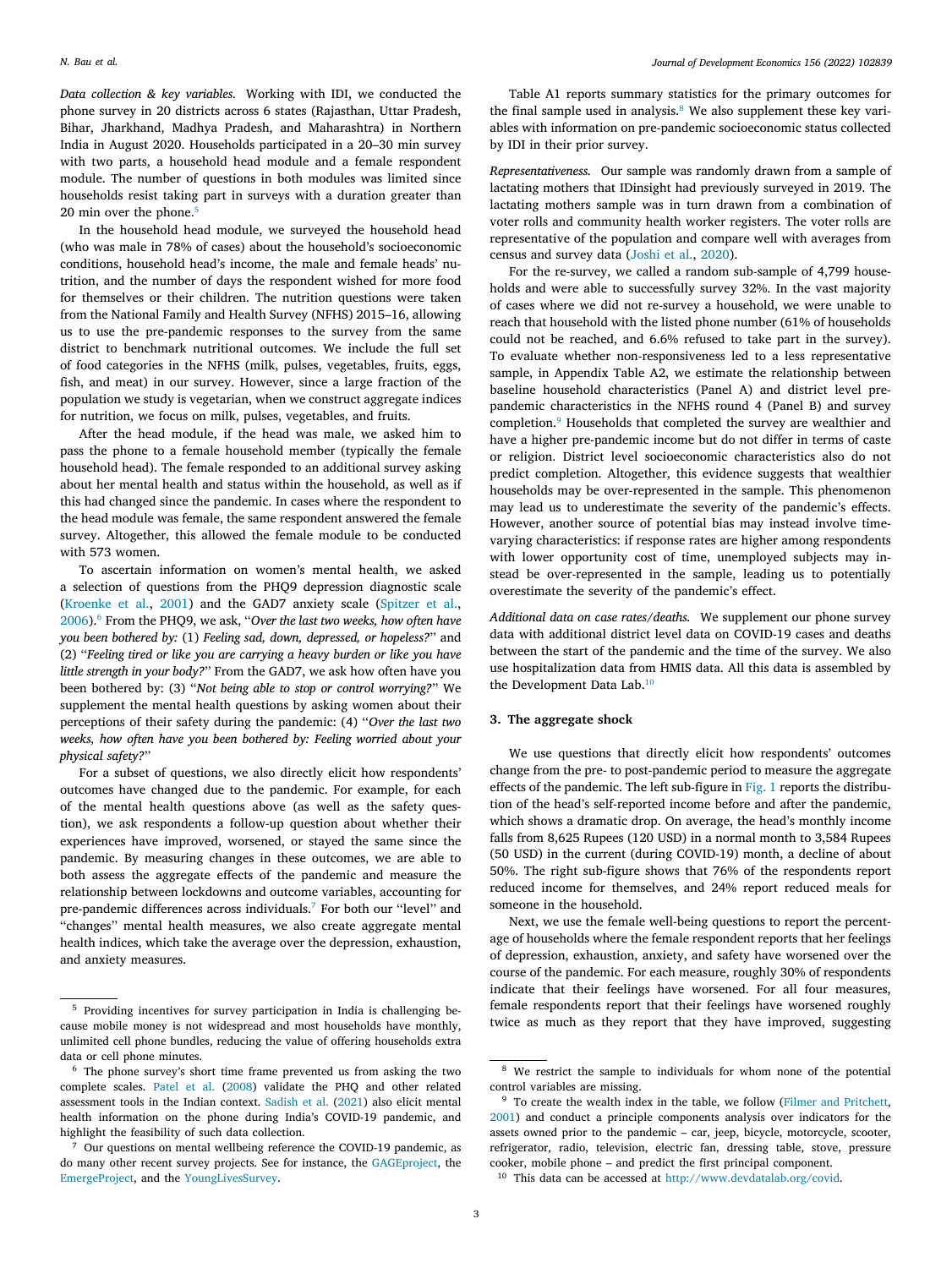

<span id="page-3-0"></span>**Fig. 1.** Impact of aggregate shock on income and female well-being.

Notes: The left sub-figure reports the distribution of the inverse hyperbolic sine of the household head's self-reported income in the current month and a normal month in rupees. The right sub-figure reports the percentage of households reporting reduced income, reduced meals, and worsening measures of female well-being. 'Lost Income' is the percentage of households where the head reported less income in the current month than a normal month. 'Reduced Meals' is the percentage of households where the head reported reducing the number/size of meals for at least one person in the household. The outcomes for female well-being (e.g., more depressed) were elicited by asking, ''Have these feelings become worse now compared to before the COVID-19 crisis?'' The figure reports the percentage of households with women reporting worse well-being.

that worsening does not simply reflect idiosyncratic changes or mean reversion.

These large declines in mental health are consistent with studies showing a high prevalence of anxiety and depression during the pandemic for both genders in seven countries ([Xiong et al.,](#page-8-20) [2020](#page-8-20)) relative to pre-pandemic global rates ([Dattani et al.](#page-8-27), [2021](#page-8-27)), though they are somewhat larger than changes observed in other settings [\(Lei et al.](#page-8-28) ([2020\)](#page-8-28) in China and [Daly and Robinson](#page-8-29) ([2021\)](#page-8-29) in the U.S.). The greater magnitude of our estimates may reflect differences in economic development, access to mental health resources, and measurement, as well as differences in the effect of the pandemic on men and women's mental health. [Banks and Xu](#page-7-8) ([2020](#page-7-8)) find that women's mental health is more negatively impacted relative to men in the UK.

#### **4. Association with containment policies**

Having established that the pandemic had large negative consequences for both households' economic outcomes and female wellbeing in India, we turn to understanding the relationship between containment intensity and these outcomes. We first document variation in our containment measure, validate it using an alternative data source, and show that it is not correlated with response rates or prepandemic characteristics that could impact the outcomes we measure. We then report estimates of the relationship between containment and contemporaneous economic, nutritional, and female well-being measures. Finally, we show that the point estimates are not sensitive to the inclusion of district level controls for case rates and deaths.

*Containment measure.* Since the end of the federal lockdown in May 2020, there are no centralized databases (even at the state level) containing complete information on India's patchwork of lockdown policies. As a result, we rely on our survey data.

To create our containment measure, we asked households in the survey if they were currently experiencing containment restrictions and calculated the leave-one-out share of respondents in a district experiencing these policies. We focus on the leave-one-out average because self-reports of containment intensity could be skewed by negative feelings – e.g., the more one is suffering from containment, the more one notices restrictions – and create a false correlation between containment and negative mental health outcomes. While there remains the possibility that such negative feelings are correlated within the community, it is reassuring that these self-reported measures are correlated with actual physical movement, as we will show with Google mobility data. On the other hand, a potential advantage of observing self-reported containment restrictions at the local level is that it is arguably the perceived restrictions, as opposed to actual ones, that drive mental health responses. Therefore, even if the true restrictions are measured with error, the measure we employ may more accurately represent the beliefs of the district residents.

Fig. A1 reports the distribution of this measure and shows that the prevalence of containment policies varies widely across districts. Consistent with the fact that containment areas can be extremely localized (i.e. as small as an apartment building or street ([Express News Service](#page-8-4), [2020\)](#page-8-4)), the district level distribution shows substantial variation within districts in the proportion of respondents that report being affected by containment restrictions.

We next validate the containment measure using Google mobility data. Appendix Fig. A2 shows that being in a high containment zone is significantly correlated with lower presence in workplaces and transit stations and a higher presence in residential areas in our survey period of August relative to May, consistent with the containment measure capturing recent differences in lockdown severity.

[Fig.](#page-4-0) [2](#page-4-0) shows scatter plots that indicate that higher containment is associated with a worsening of all four female well-being outcomes and an increase in the fraction of households with reduced meals. Households in a higher containment area also report larger numbers of individuals who have lost income in their households.

Before continuing to the formal estimates of the relationship between containment and our outcomes of interest, we evaluate the scope for two potential sources of bias. We first evaluate whether district level containment measures are correlated with prior district characteristics. Each row of Table A3 regresses a different pre-pandemic covariate on the district level containment measure and reports the coefficient and standard error (columns 3 and 4). The top part of Table A3 reports the relationship between the containment measure and self-reported normal income (row 1), a wealth index constructed from the pre-pandemic baseline survey (row 2), and indicator variables for whether the household male and female heads have completed secondary school. The bottom part uses measures of the frequency with which individuals in a given district report eating different food types in the NFHS. These answers have been recoded so that a higher value indicates a higher likelihood of consumption and normalized so that the coefficients can be interpreted in terms of standard deviations. $11$ Across 20 measures, the containment measure is only significantly

<span id="page-3-1"></span><sup>&</sup>lt;sup>11</sup> The values were normalized with the full NFHS, so the means and SD are not exactly 0 and 1.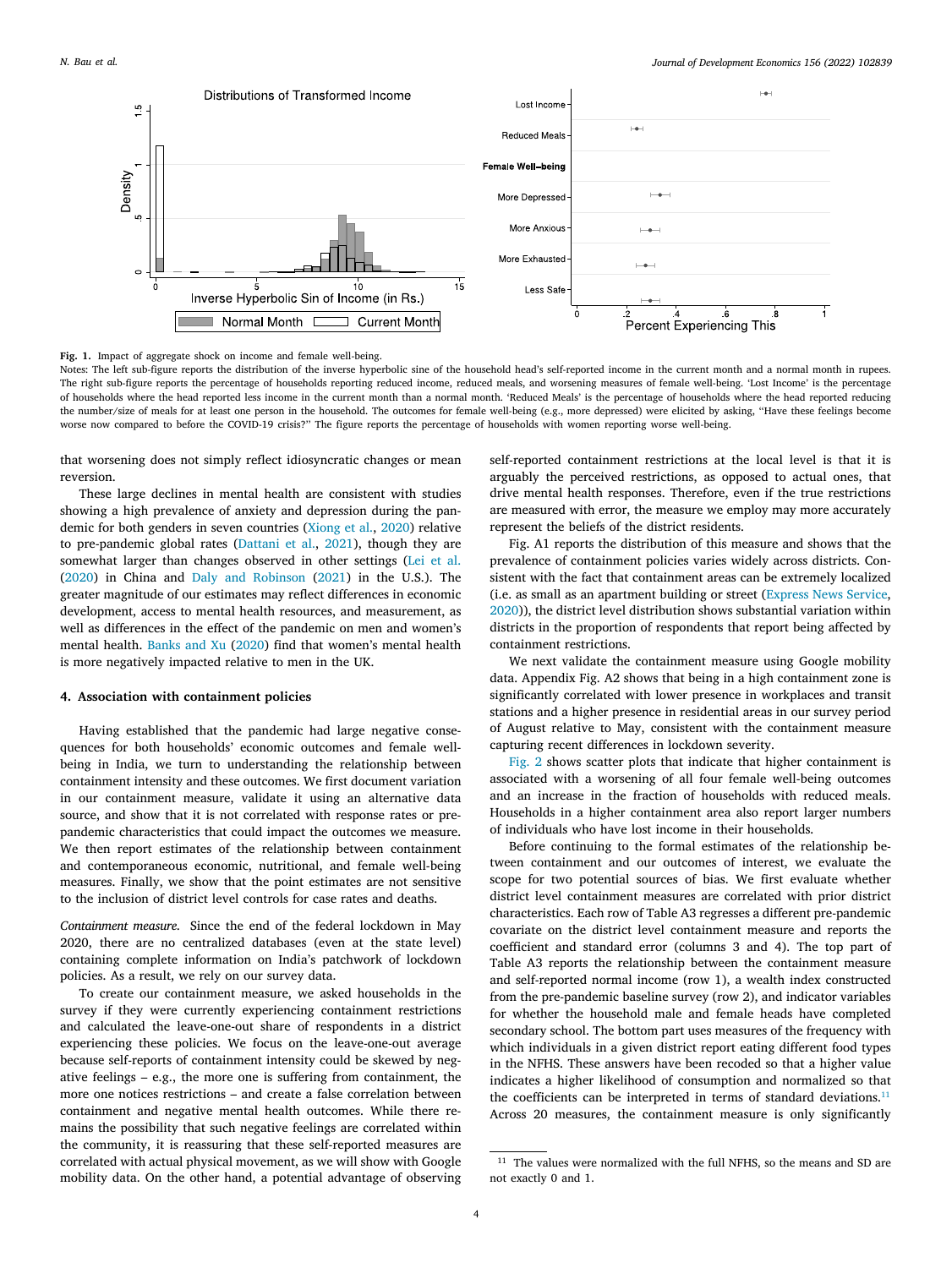

<span id="page-4-0"></span>**Fig. 2.** Female well-being and socioeconomic outcomes by containment intensity. Notes: This figure reports the relationship between district level leave-one-out average containment and women's well-being and household's socioeconomic outcomes. Each point represents a district level average, with bubble size weighted by sample size.  $\beta$  reports the regression coefficient, with standard errors clustered at the district level in parentheses. \*\*, and \*\*\* denote 10, 5, and 1% significance respectively. The 'Lost Income' and 'Reduced Meals' questions were asked to the male household head. 'Reduced Meals' is an indicator variable for whether the head reported reducing the number/size of meals for at least one person in the household. 'Lost Income' is the number of adults who contribute to the income of the household who have lost their job or had their income reduced due to COVID-19. The outcomes for female well-being (e.g., more depressed) were asked directly to the female and were elicited by asking, ''Have these feelings become worse now compared to before the COVID-19 crisis?''.

related to one female consumption measure (vegetable consumption), and the positive coefficient suggests that, if anything, areas with higher containment had better nutritional outcomes prior to the pandemic. Altogether, we conclude that a higher prevalence of containment policies in the future is not strongly related to baseline district characteristics, and there is certainly no evidence that districts with more containment are substantially poorer or more disadvantaged.

Second, in Fig. A3, we examine whether response rates are differential by containment status. There is no overall relationship between containment and not being reached or being surveyed, limiting the scope for selection. However, areas with higher levels of containment do have statistically significantly lower refusal rates. While this is potentially concerning, because refusal rates are low, moving from a district with below-median to above-median containment only decreases refusal rates by 1.72 percentage points. Thus, we do not expect differential refusal to strongly bias our results, and we confirm that this is the case for our main estimates with Lee-style bounds ([Lee,](#page-8-30) [2009\)](#page-8-30).

*Research design.* To examine the relationship between containment and different outcomes, we estimate the following regression:

<span id="page-4-2"></span>
$$
y_{iasd} = \beta \text{ contaminment}_d + \alpha_a + \delta_s + \mathbf{FX_i} + \epsilon_{iasd},\tag{1}
$$

where  $i$  denotes the respondent,  $a$  is her age,  $s$  her state of residency, and *d* her district.  $y_{iasd}$  is the outcome variable, and *containment*<sub>d</sub> is the district level measure of containment (the leave-one-out share of respondents in a district experiencing containment policies).

All specifications include age fixed effects  $\alpha_a$  and state fixed effects  $\delta_s$ . The vector of controls  $\mathbf{X}_i$  includes indicator variables for whether the district was in a red or orange zone during India's previous centralized lockdown in April and May 2020.<sup>[12](#page-4-1)</sup> We include two additional sets of controls to assist in ruling out either simultaneous causality between

<span id="page-4-1"></span><sup>&</sup>lt;sup>12</sup> India's central government classified all districts into green, orange and red zones, where red zones had the strictest mobility restrictions and green the most lenient. In June 2020, the centralized district level restrictions were dismantled, and each state could demarcate their own containment regions.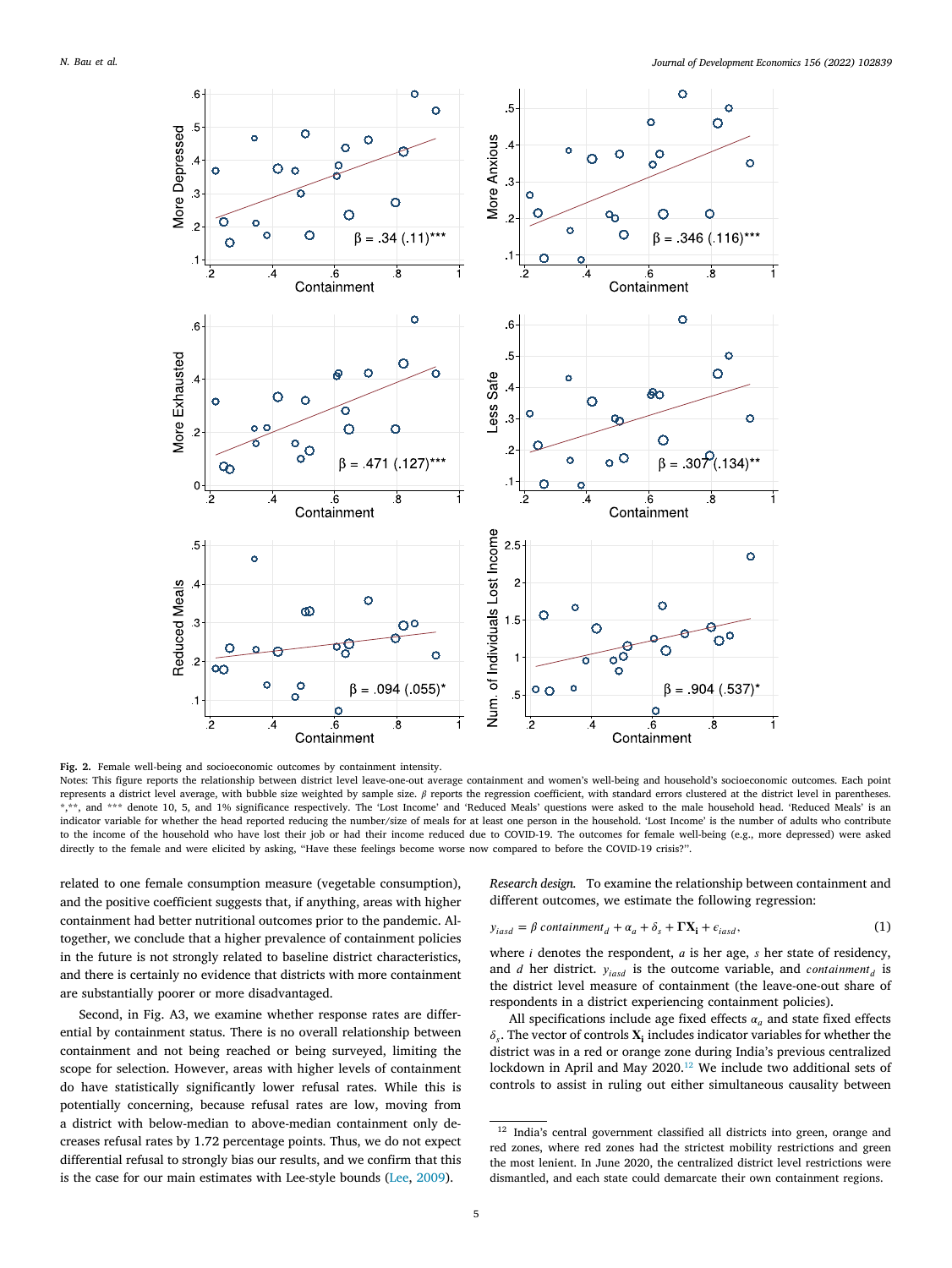#### **Table 1**

<span id="page-5-0"></span>Relationship between Containment and Female Well-being.

| $\mathbf{r}$              |                      | $\tilde{ }$            |                     |                       |                  |                        |                     |                        |                  |                  |
|---------------------------|----------------------|------------------------|---------------------|-----------------------|------------------|------------------------|---------------------|------------------------|------------------|------------------|
|                           | (1)                  | (2)                    | (3)                 | (4)                   | (5)              | (6)                    | (7)                 | (8)                    | (9)              | (10)             |
|                           | More Depressed       |                        | More Exhausted      |                       | More Anxious     |                        | MH Index            |                        | Less Safe        |                  |
| Containment               | $0.242**$<br>(0.113) | $0.233***$<br>(0.0698) | $0.361*$<br>(0.178) | $0.363***$<br>(0.120) | 0.259<br>(0.156) | $0.237***$<br>(0.0718) | $0.287*$<br>(0.141) | $0.276***$<br>(0.0720) | 0.149<br>(0.150) | 0.127<br>(0.128) |
| Past Containment Controls | Yes                  | Yes                    | Yes                 | Yes                   | Yes              | Yes                    | Yes                 | Yes                    | Yes              | Yes              |
| State FE                  | Yes                  | Yes                    | Yes                 | Yes                   | Yes              | Yes                    | Yes                 | Yes                    | Yes              | Yes              |
| Age FE                    | Yes                  | Yes                    | Yes                 | Yes                   | Yes              | Yes                    | Yes                 | Yes                    | Yes              | Yes              |
| Lasso Controls            | No                   | Yes                    | No                  | Yes                   | No               | Yes                    | No                  | Yes                    | No               | Yes              |
| Case and Death Controls   | No                   | Yes                    | No                  | Yes                   | No               | Yes                    | No                  | Yes                    | No               | Yes              |
| Dep Var. Mean             | 0.344                | 0.344                  | 0.276               | 0.276                 | 0.301            | 0.301                  | 0.307               | 0.307                  | 0.299            | 0.299            |
| Adjusted R-squared        | 0.009                | 0.027                  | 0.022               | 0.056                 | 0.023            | 0.052                  | 0.021               | 0.059                  | 0.006            | 0.026            |
| Observations              | 489                  | 489                    | 489                 | 489                   | 489              | 489                    | 489                 | 489                    | 489              | 489              |
|                           |                      |                        |                     |                       |                  |                        |                     |                        |                  |                  |

Notes: This table reports the relationship between district level leave-one-out average containment and female well-being relative to their well-being before the COVID-19 crisis from Eq. ([1](#page-4-2)). In columns (1) & (2), the outcome is an indicator variable that the respondent feels more depressed. In (3) & (4), it is an indicator variable for feeling more exhausted. In (5) & (6), it is an indicator variable for feeling more anxious. In (7) & (8), it is the average over the three mental health outcomes. Finally in (9) & (10), it is an indicator variable for feeling less safe. Standard errors are clustered at the district level. \*,\*\*, and \*\*\* denote 10, 5, and 1% significance respectively.

containment and the negative outcomes we observe or omitted variable bias from pre-pandemic socioeconomic measures. First, we control for the cumulative per capita COVID-19 death and case rate between the start of the pandemic and the time of the survey to control for the direct effects of the health crisis. Second, we use double-lasso ([Urminsky](#page-8-31) [et al.](#page-8-31), [2016](#page-8-31)) to select additional controls, which may improve power or balance, from the pre-pandemic socioeconomic measures in the survey. The full list of potential control variables is given in Appendix A. To maintain a consistent sample across regressions, we restrict the sample in all these regressions to individuals for whom all control variables are available.

*Female well-being.* [Table](#page-5-0) [1](#page-5-0) reports the results from estimating Eq. ([1\)](#page-4-2) in our sample. For all the results, the point estimates in the odd columns (baseline specification) and even columns (COVID-19 severity and lasso controls) are almost identical, so only the magnitudes from the even columns are reported here. Containment is associated with a substantial and statistically significant increase in both the depression indicators: moving from 0 to 100% containment is related to a 23 percentage point (pp) increase in the likelihood that feelings of depression have worsened and a 36 pp increase in the likelihood that feelings of exhaustion have increased. Since the mean of the containment variable is equal to 0.554, moving from no containment to average levels of containment is associated with a 13 pp increase in the likelihood that feelings of depression have worsened (38% of the variable mean) and a 20 pp increase in the likelihood that feelings of exhaustion have increased (73% of the variable mean). Containment is also associated with a significant increase in the anxiety measure. Moving from 0 to average containment is related to a 13 pp increase in the likelihood that respondents feel more anxious (44% of the variable mean). Turning to the mental health index, moving from 0 to average containment is associated with a 15 pp increase in the likelihood that respondents have worse mental health overall (50% of the variable mean). Finally, containment is also related to decreased feelings of safety, but these results are not statistically significant. Controlling for the direct health effects of the pandemic has no effect on the estimated relationship between containment and female well-being.

We report four robustness checks for these results. First, to ensure the relationships we observe in [Table](#page-5-0) [1](#page-5-0) are not driven by differential refusal, in Table A4, we construct Lee-style bounds of the relationship between containment and the outcomes ([Lee,](#page-8-30) [2009\)](#page-8-30). To facilitate the bounding exercise, for this table, our explanatory variable of interest is an indicator variable equal to 1 if a district has above median containment. The first column for each outcome reports the unadjusted coefficient with this regressor. The second column reports an upper bound where we re-estimate the regression after dropping the 1.72% of observations with the best outcomes in the below-median districts. The third column reports the lower bound, as we drop the 1.72% of

observations with the worst possible outcome. The resulting bounds are tight and indicate that differential non-response has little scope to bias the estimates. Second, to more richly control for the direct effects of the pandemic, and allow those effects to be non-linear, in Table A5, we control for up to third-degree polynomials in case and death rates. The relationship between containment and the mental health outcomes remains large and statistically significant. Third, in Table A6, we control for hospitalizations (along with cases and deaths), as hospitalizations may capture COVID-19 severity better than case rates if testing capacity varies across districts. The table also reports estimates without the case control, controlling only for deaths and hospitalizations. Again, the relationship between containment and the mental health outcomes remains large and significant.

Finally, while estimating the association of containment with selfreported changes in mental health outcomes has the benefit of controlling for pre-pandemic, cross-sectional differences in mental health, one potential concern is that questions about changes in mental health from the pre- to pandemic period will prime respondents to report declines. To evaluate whether our results are robust to this concern, in Appendix Table A7, we report the association between containment and the responses to questions about mental health levels, which do not ask the respondent to compare the pre- and post-periods. While the magnitudes of the coefficients for the level and change outcomes are not directly comparable, the pattern of results is very similar.

*Socioeconomic and nutritional outcomes.* [Table](#page-6-0) [2](#page-6-0) reports the relationship between containment and socioeconomic and nutritional measures from the phone survey, from Eq. ([1](#page-4-2)). Columns 1 and 2 examine the number of household members who experienced reductions in income. The point estimate indicates that moving from a district with 0 to 100% containment is related to an increase in the number of household members who have lost income by more than one member. Moving from no containment to average levels of containment is associated with 0.6 additional household members who have lost income (a 50% increase relative to the mean of the dependent variable). In columns 3 and 4, the outcome is an indicator variable for whether the household had to reduce meals; the point estimates indicate that moving from no containment to full containment is associated with a 14 pp increase in the likelihood of reducing meals. Hence, moving from no containment to average levels of containment is associated with a 8 pp increase in the likelihood of reducing meals (a 31% increase relative to the mean of the dependent variable).

The final four columns examine the relationship between containment and food intake for men and women. Our outcome indices are formed by creating an indicator variable equal to 1 if an individual is below the gender-specific, district level median food consumption for a food category in the pre-pandemic NFHS and then averaging over these indicator variables for all of the food categories for each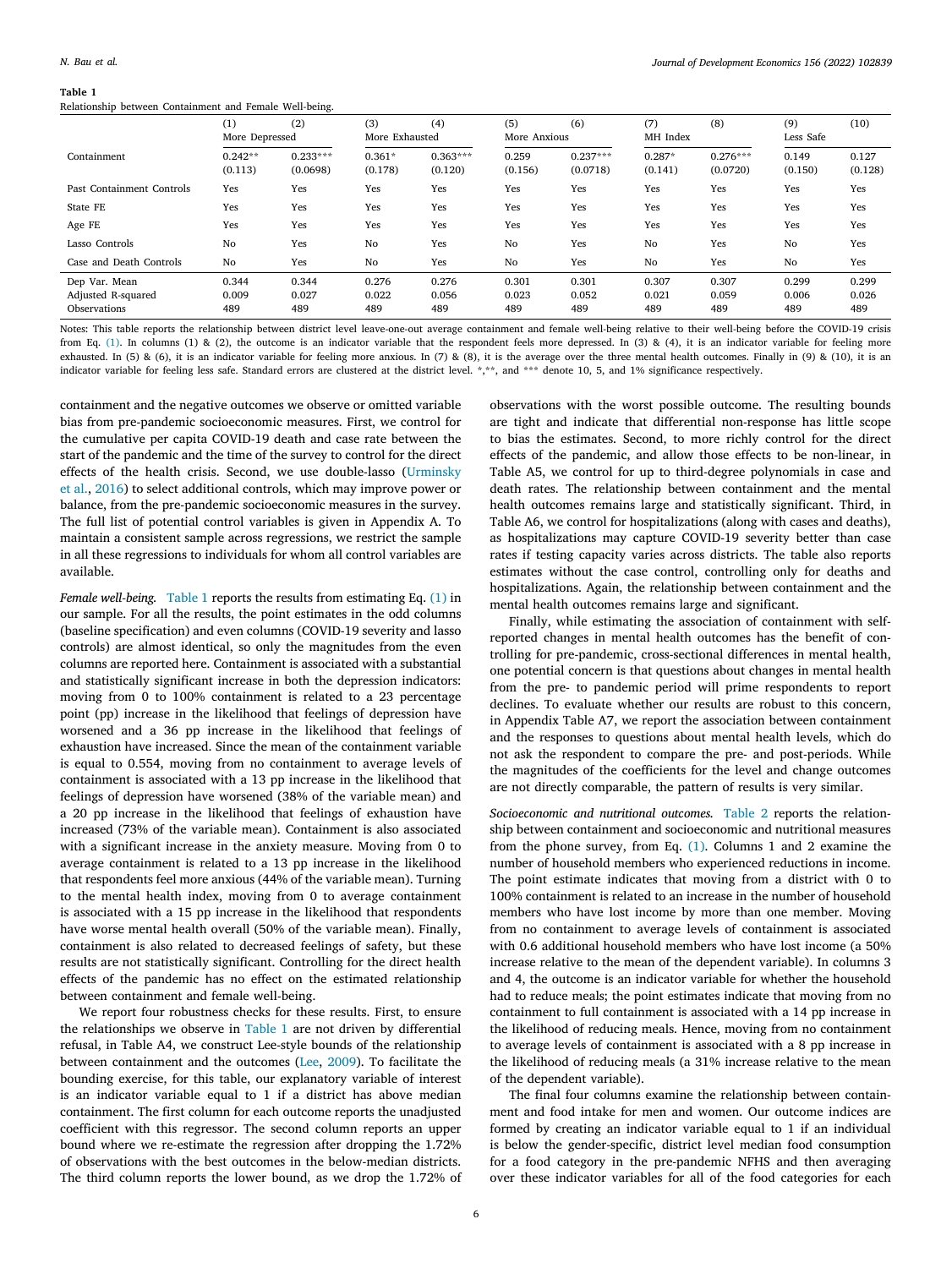### **Table 2**

<span id="page-6-0"></span>Relationship between Containment and Socioeconomic and Nutritional Outcomes.

|                           | (1)                  | (2)                   | (3)                   | (4)                   | (5)               | (6)<br>Below Median Consumption for: | (7)                  | (8)                   |
|---------------------------|----------------------|-----------------------|-----------------------|-----------------------|-------------------|--------------------------------------|----------------------|-----------------------|
|                           | Num. Lost Income     |                       | Reduced Meals         |                       | Male              |                                      | Female               |                       |
| Containment               | $1.065**$<br>(0.381) | $1.075***$<br>(0.334) | $0.145**$<br>(0.0664) | $0.142**$<br>(0.0631) | 0.0245<br>(0.101) | 0.0227<br>(0.0968)                   | $0.204*$<br>(0.0992) | $0.190**$<br>(0.0827) |
| Past Containment Controls | Yes                  | Yes                   | Yes                   | Yes                   | Yes               | Yes                                  | Yes                  | Yes                   |
| State FE                  | Yes                  | Yes                   | Yes                   | Yes                   | Yes               | Yes                                  | Yes                  | Yes                   |
| Age FE                    | Yes                  | Yes                   | Yes                   | Yes                   | Yes               | Yes                                  | Yes                  | Yes                   |
| Lasso Controls            | No                   | Yes                   | No                    | Yes                   | No                | Yes                                  | No                   | Yes                   |
| Case and Death Controls   | No                   | Yes                   | No                    | Yes                   | No                | Yes                                  | No                   | Yes                   |
| Dep Var. Mean             | 1.183                | 1.183                 | 0.250                 | 0.250                 | 0.291             | 0.291                                | 0.342                | 0.342                 |
| Adjusted R-squared        | 0.102                | 0.106                 | 0.028                 | 0.027                 | 0.087             | 0.112                                | 0.034                | 0.082                 |
| Observations              | 1057                 | 1057                  | 1057                  | 1057                  | 1057              | 1057                                 | 1057                 | 1057                  |

Notes: This table reports the relationship between district level leave-one-out average containment and socioeconomic and nutritional outcomes from Eq. ([1\)](#page-4-2). In columns (1) & (2), the outcome is the number of household members who lost their job or income. In columns (3) & (4), it is an indicator variable for whether the household reduced meals for at least one member. In columns (5)–(8), it is the share of food categories for which the respondent's intake is below the gender-specific district level median in the pre-pandemic NFHS. Standard errors are clustered at the district level. \*,\*\*, and \*\*\* denote 10, 5, and 1% significance respectively.

#### **Table 3**

<span id="page-6-2"></span>Relationship between Household Structure and Female Well-being.

|                           | (1)            | (2)        | (3)<br>More Exhausted | (4)        | (5)<br>More Anxious | (6)        | (7)<br>MH Index | (8)         | (9)<br>Less Safe | (10)       |
|---------------------------|----------------|------------|-----------------------|------------|---------------------|------------|-----------------|-------------|------------------|------------|
|                           | More Depressed |            |                       |            |                     |            |                 |             |                  |            |
| Has Daughter              | $0.0925**$     | $0.0920**$ | $0.104***$            | $0.104***$ | $0.0743**$          | $0.0765**$ | $0.0903***$     | $0.0898***$ | $0.103**$        | $0.0977**$ |
|                           | (0.0421)       | (0.0424)   | (0.0357)              | (0.0356)   | (0.0348)            | (0.0363)   | (0.0298)        | (0.0304)    | (0.0379)         | (0.0416)   |
| Has Son                   | 0.0362         | 0.0360     | 0.00777               | 0.00796    | 0.0101              | 0.0107     | 0.0180          | 0.0179      | $-0.0158$        | $-0.0110$  |
|                           | (0.0548)       | (0.0571)   | (0.0409)              | (0.0444)   | (0.0562)            | (0.0601)   | (0.0445)        | (0.0484)    | (0.0512)         | (0.0524)   |
| Female Headed Household   | $0.124***$     | $0.137***$ | $0.0901**$            | $0.107***$ | 0.0395              | 0.0533     | $0.0844**$      | $0.0999***$ | $0.119**$        | $0.130**$  |
|                           | (0.0349)       | (0.0328)   | (0.0397)              | (0.0371)   | (0.0449)            | (0.0413)   | (0.0317)        | (0.0273)    | (0.0513)         | (0.0462)   |
| Past Containment Controls | Yes            | Yes        | Yes                   | Yes        | Yes                 | Yes        | Yes             | Yes         | Yes              | Yes        |
| State FE                  | Yes            | Yes        | Yes                   | Yes        | Yes                 | Yes        | Yes             | Yes         | Yes              | Yes        |
| Age FE                    | Yes            | Yes        | Yes                   | Yes        | Yes                 | Yes        | Yes             | Yes         | Yes              | Yes        |
| Lasso Controls            | No             | Yes        | No                    | Yes        | No                  | Yes        | No              | Yes         | No               | Yes        |
| Case and Death Controls   | No             | Yes        | No                    | Yes        | No                  | Yes        | No              | Yes         | No               | Yes        |
| Dep Var. Mean             | 0.344          | 0.344      | 0.277                 | 0.277      | 0.302               | 0.302      | 0.308           | 0.308       | 0.302            | 0.302      |
| Adjusted R-squared        | 0.023          | 0.037      | 0.024                 | 0.051      | 0.020               | 0.045      | 0.028           | 0.057       | 0.028            | 0.048      |
| Observations              | 483            | 483        | 483                   | 483        | 483                 | 483        | 483             | 483         | 483              | 483        |
| P-Value of Difference     | 0.322          | 0.332      | 0.061                 | 0.066      | 0.246               | 0.238      | 0.134           | 0.144       | 0.011            | 0.023      |

Notes: This table reports the relationship between household structure and female well-being relative to their well-being before the COVID-19 crisis from Eq. ([2\)](#page-7-9). The p-value from testing the equality of the coefficients 'Has Son' and 'Has Daughter' is reported in the last row. All outcomes report well-being relative to before the COVID-19 pandemic. In columns (1) & (2), the outcome is an indicator variable for the respondent feeling more depressed. In (3) & (4), it is an indicator variable for feeling more exhausted. In (5) & (6), it is an indicator variable for feeling more anxious. In (7) & (8), it is the average over the three mental health outcomes. Finally in (9) & (10), it is an indicator variable for feeling less safe. Standard errors are clustered at the district level. \*,\*\*, and \*\*\* denote 10, 5, and 1% significance respectively.

individual. Thus, the regressions ''control'' for cross-district variation, since a positive coefficient for these estimates indicates that an individual is doing worse than her pre-pandemic district-specific average. From the more conservative specifications, moving from a district with 0 to 100% containment is related to an increase in the share of food categories for which a woman's consumption is below her district's pre-pandemic median of 19 pp. Moving from no containment to average levels of containment is associated with a 11 pp increase in the share of food categories for which a woman's consumption is below her district's pre-pandemic median (a 31% increase relative to the dependent variable mean). For males, the coefficient is positive but not statistically significant and one-eighth the size.[13](#page-6-1) As before, across all outcomes, controlling for the direct health effects of the pandemic leaves the associations with containment unchanged.

The results in the last four columns underline the relationship between food insecurity and containment and suggest that food insecurity disproportionately impacts women. Further, they provide one potential mechanism for the negative mental health effects in [Table](#page-5-0) [1](#page-5-0). When there are negative economic shocks to households, women are particularly vulnerable to declines in consumption. [Hathi et al.](#page-8-32) ([2021\)](#page-8-32) provide evidence in favor of this connection: women who eat after men in their households also have worse mental health.

Turning to robustness tests, Table A10 reports the Lee-style bounds for the socioeconomic and nutritional outcomes, which are tight. Table A11 reports the estimates including the non-linear controls for case and death rates. Table A12 includes hospitalizations in the set of controls and reports results that do not control for cases. In both tables, the point estimates are very similar.

# <span id="page-6-1"></span>**5. Family structure and vulnerable women**

The results from [Tables](#page-5-0) [1](#page-5-0) and [2](#page-6-0) speak to the vulnerability of women—a particularly hard to reach population in phone surveys in countries like India, especially during the pandemic. We now examine the relationship between the pandemic and the outcomes of women who are in a more vulnerable position in the household. We

 $^{\rm 13}$  In Appendix Tables A8 and A9, we also disaggregate the food consumption responses by each category (eat daily, weekly, or occasionally) and control for baseline district level averages of the outcome variables. The results are similar. Containment is associated with men reducing their consumption from 'daily' to 'occasionally' and with women reducing their consumption from 'daily' to 'never.'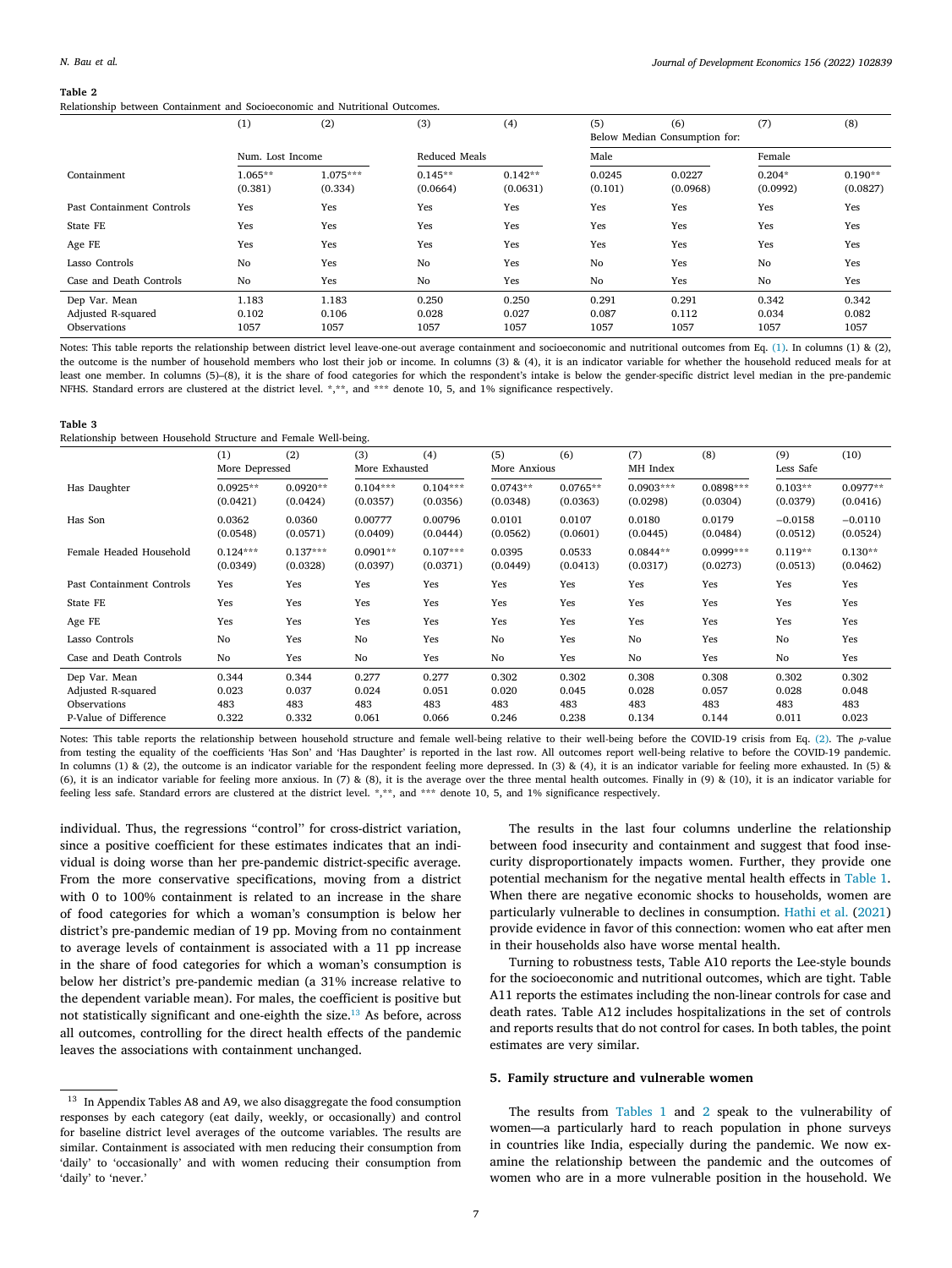focus on women with daughters, because son preference is common in India [\(Jayachandran,](#page-8-33) [2015](#page-8-33)) and having a daughter (rather than a son) may lower a woman's status. Indeed, [Milazzo](#page-8-34) ([2018\)](#page-8-34) finds that having a daughter rather than a son increases a woman's likelihood of experiencing anemia and intimate partner violence. We also examine whether female-headed households fare worse, although we caution these results are suggestive since these households are also likely to be of lower socioeconomic status.

*Empirical strategy.* To examine the relationship between family structure and female well-being, we estimate the following regression:

$$
y_{iasd} = \beta_1 \ has\_son_i + \beta_2 \ has\_daughter_i + \beta_3 \ female\_headed_i
$$
  
+  $\alpha_a + \delta_s + \mathbf{FX}_i + \epsilon_{iasd}$ , (2)

where  $i$  denotes an individual,  $a$  the respondent's age,  $s$  the respondent's state of residency, and  $d$  the district,  $y_{iasd}$  is the outcome variable, and *has son*, and *has daughter*, are indicator variables denoting whether the respondent has a son or daughter. *female headed*, denotes whether the respondent lives in a household where the head is female. The fixed effects and other controls are the same as in the previous equation.

*Results.* [Table](#page-6-2) [3](#page-6-2) reports the results from estimating Eq. ([2](#page-7-9)) in our sample. Having a daughter is associated with a substantial and statistically significant decrease in mental health. If the woman has a daughter, she is 9 pp more likely to have worsening feelings of depression and 10 pp more likely to have worsening feelings of exhaustion. Having a daughter is also statistically significantly associated with the anxiety measure (8 pp increase), the mental health index (9 pp increase), and feeling less safe (10 pp). The latter finding may capture an increased threat of intimate partner violence. These negative effects appear to be specific to women with daughters rather than women with children. The effects associated with having a son are small, statistically insignificant, and not systematically positive. While we lack the precision to reject that the coefficients on having a son and daughter are the same in all cases, we can reject that they are the same for safety at the 5 percent level.<sup>[14](#page-7-10)</sup>

<span id="page-7-11"></span>The effects on well-being are also exacerbated when the head of the household is female, although we caution that female-headed household's socioeconomic status could also be systematically different from male-headed households.[15](#page-7-11) When the respondent lives in a female headed household, she is 14 pp more likely to have worsening feelings of depression, 11 pp more likely to have worsening feelings of exhaustion, and 10 pp more likely to report worsening outcomes on all mental health questions. Living in a female-headed household is also significantly associated with the safety measure (13 pp increase in the likelihood that respondents feel less safe). We show these results are robust to the inclusion of additional controls for COVID-19 severity in Table A14.

## **6. Discussion and policy implications**

We find that the onset of the COVID-19 pandemic is associated with adverse outcomes for women's mental health, household food security, and incomes in India. In addition to the aggregate shock, there is evidence that increased containment measures are associated with worse outcomes, demonstrating that movement restrictions are materially important. In areas with greater exposure to containment policies,

women experienced large declines in mental health and well-being, as well as decreased food security.

Moreover, we show that women who are in a more vulnerable position in the household are more likely to experience declines in mental health and show increased concern for their safety. While potentially crucial for public health purposes, containment is associated with large negative consequences for both standard socioeconomic outcomes and outcomes that are harder to observe and measure, like mental health. This may be especially the case in low-income contexts with limited social insurance, where more vulnerable populations – such as Indian women – may be particularly harmed by both the direct effects of the pandemic and these policies. Furthermore, some important negative consequences of lockdowns may be hidden in more standard socioeconomic datasets that do not collect information on mental health.

<span id="page-7-9"></span>These results have strong implications for economic policy, as policymakers should consider what supportive measures are necessary to limit economic devastation from lockdowns, and target aid, particularly access to food, to vulnerable households and women. As vaccine disparities in lower-income countries persist, and other pandemics are likely, understanding the consequences of the pandemic and containment policies is crucial for policymakers.

#### **Declaration of competing interest**

The authors declare that they have no known competing financial interests or personal relationships that could have appeared to influence the work reported in this paper.

# **Data availability**

Data will be made available on request.

# **Appendix A. Supplementary data**

<span id="page-7-10"></span>Supplementary material related to this article can be found online at [https://doi.org/10.1016/j.jdeveco.2022.102839.](https://doi.org/10.1016/j.jdeveco.2022.102839)

# **References**

- <span id="page-7-7"></span>[Acharya Samadarshi, Saurav, Sharma, Sharmistha, Bhatta, Jeevan, 2020. An online](http://refhub.elsevier.com/S0304-3878(22)00019-0/sb1) [survey of factors associated with self-perceived stress during the initial stage of](http://refhub.elsevier.com/S0304-3878(22)00019-0/sb1) [the COVID-19 outbreak in nepal. Ethiop. J. Health Dev. 34, 84–89.](http://refhub.elsevier.com/S0304-3878(22)00019-0/sb1)
- <span id="page-7-2"></span>[Adams-Prassl, Abi, Boneva, Teodora, Golin, Marta, Rauh, Christopher, 2020. The Impact](http://refhub.elsevier.com/S0304-3878(22)00019-0/sb2) [of the Coronavirus Lockdown on Mental Health: evidence from the U.S.. Working](http://refhub.elsevier.com/S0304-3878(22)00019-0/sb2) [Paper.](http://refhub.elsevier.com/S0304-3878(22)00019-0/sb2)
- <span id="page-7-6"></span>[Afridi, Farzana, Dhillon, Amrita, Roy, Sanchari, 2021. The Gendered Crisis: livelihoods](http://refhub.elsevier.com/S0304-3878(22)00019-0/sb3) [and Mental Well-Being in India During COVID-19. UNU-WIDER Working Paper.](http://refhub.elsevier.com/S0304-3878(22)00019-0/sb3)
- <span id="page-7-3"></span>Altindag, Onur, Erten, Bilge, Keskin, Pinar, Mental health costs of lockdowns: Evidence from age-specific curfews in Turkey, American Economic Journal: Applied Economics, Forthcoming.
- <span id="page-7-12"></span>[Anderson, Siwan, Ray, Debraj, 2019. Missing unmarried women. J. Eur. Econom. Assoc.](http://refhub.elsevier.com/S0304-3878(22)00019-0/sb5) [17 \(5\), 1585–1616.](http://refhub.elsevier.com/S0304-3878(22)00019-0/sb5)
- <span id="page-7-0"></span>[Andrade, Laura, Caraveo-Anduaga, Jorge J., Berglund, Patricia, Bijl, Rob V.,](http://refhub.elsevier.com/S0304-3878(22)00019-0/sb6) [De Graaf, Ron, Vollebergh, Wilma, Dragomirecka, Eva, Kohn, Robert, Keller, Mar](http://refhub.elsevier.com/S0304-3878(22)00019-0/sb6)[tin, Kessler, Ronald C., Kawakami, Norito, Kiliç, Cengiz, Offord, David, Ustun, T. Be](http://refhub.elsevier.com/S0304-3878(22)00019-0/sb6)[dirhan, Wittchen, Hans-Ulrich, 2003. The epidemiology of major depressive](http://refhub.elsevier.com/S0304-3878(22)00019-0/sb6) [episodes: results from the International Consortium of Psychiatric Epidemiology](http://refhub.elsevier.com/S0304-3878(22)00019-0/sb6) [\(ICPE\) Surveys. International Journal of Methods in Psychiatric Research 12 \(1\),](http://refhub.elsevier.com/S0304-3878(22)00019-0/sb6) [3–21.](http://refhub.elsevier.com/S0304-3878(22)00019-0/sb6)
- <span id="page-7-4"></span>Angelucci, Manuela, Bennett, Daniel, 2021. The economic impact of depression treatment in India. IZA Discussion Paper.
- <span id="page-7-1"></span>[Armbruster, Stephanie, Klotzbücher, Valentin, 2020. Lost in Lockdown? covid-19,](http://refhub.elsevier.com/S0304-3878(22)00019-0/sb8) [Social Distancing, and Mental Health in Germany. Working Paper 2020–04,](http://refhub.elsevier.com/S0304-3878(22)00019-0/sb8) [Diskussionsbeiträge.](http://refhub.elsevier.com/S0304-3878(22)00019-0/sb8)
- <span id="page-7-8"></span>Banks, James, Xu, Xiaowei, 2020. The mental health effects of the first two months of lockdown and social distancing during the covid-19 pandemic in the UK. [http://dx.doi.org/10.1920/wp.ifs.2020.1620,](http://dx.doi.org/10.1920/wp.ifs.2020.1620) Publisher: The IFS.
- <span id="page-7-5"></span>[Baranov, Victoria, Bhalotra, Sonia, Biroli, Pietro, Maselko, Joanna, 2020. Maternal](http://refhub.elsevier.com/S0304-3878(22)00019-0/sb10) [depression, women's empowerment, and parental investment: Evidence from a](http://refhub.elsevier.com/S0304-3878(22)00019-0/sb10) [randomized controlled trial. Amer. Econ. Rev. 110 \(3\), 824–859.](http://refhub.elsevier.com/S0304-3878(22)00019-0/sb10)

<sup>14</sup> Additionally, in Appendix Table A13, we directly control for the number of children. Doing so does not eliminate the effect of having a daughter. Having a daughter still has a significant association with exhaustion, lack of safety, and the mental health index.

<sup>&</sup>lt;sup>15</sup> Around 20% of the households in the data have a female head. Among these households, 84% of the female heads are currently married, and 13% are widowed. [Anderson and Ray](#page-7-12) [\(2019](#page-7-12)) document that widows are particularly vulnerable in India.